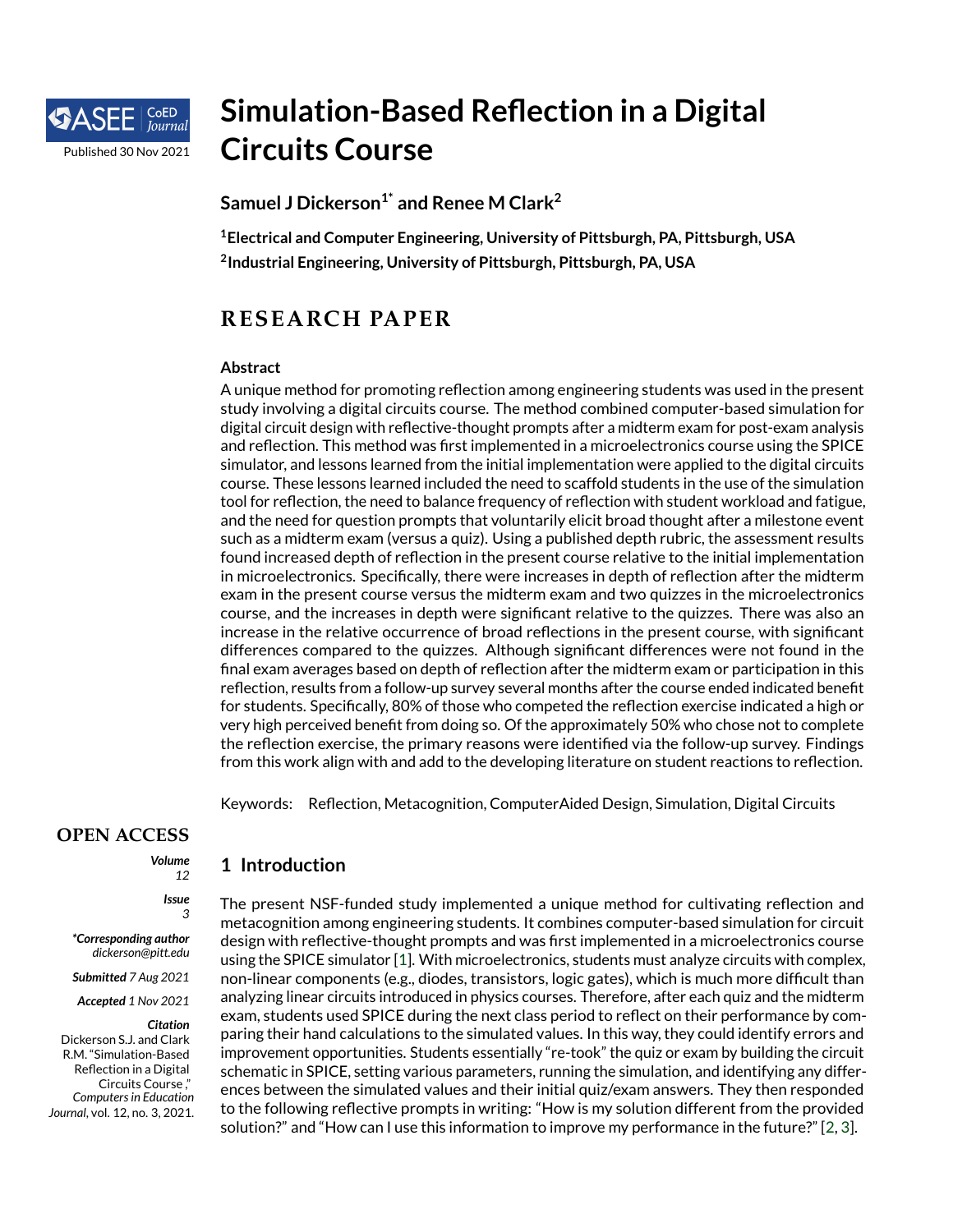Following this initial work with microelectronics, we applied several lessons learned in a separate course in digital circuits. In this digital circuits course, the same approach to promoting reflection using simulation and question prompts was implemented. Based on focus group and survey results in the microelectronics course, students revealed their struggles with completing the reflective exercises due to the complexity and learning curve of SPICE, which is professionalgrade software. One of the lessons learned was the need to scaffold students in the use of the simulation software by instructing them on the setup of the simulation. Also, based on analysis of the students' responses to the reflective prompt across the six quizzes and midterm exam in the microelectronics course, we investigated the use of a reduced amount of reflection in the digital circuits course. Here, the reflective exercise was given after the midterm exam, a higher-stakes assessment than the individual quizzes. With the microelectronics course, we suspected student fatigue in responding to the same reflective prompt after multiple quizzes, which may have been a limiting factor.

For the digital circuits course, which is the focus of this paper, we applied the same method of using simulation to drive reflection using a different simulation environment. While SPICE is not applicable to digital logic circuits simulation tools are nonetheless used extensively in the design of digital circuits. Typically, digital circuits are modeled using a hardware description language (HDL), such as VHDL or Verilog. The HDL models are then simulated using a logic simulation platform. In this study, we employed VHDL for modeling and ModelSim for simulation. Since logic circuits are often large in scale and complexity, logic simulation is used rather than transistor level simulation.

Digital logic courses are common, required parts of all electrical and computer engineering curricula. In these courses, students study a wide range of topics ranging from Boolean algebra and logic gates to the fundamentals of computer organization. Anecdotally, the topic that students struggle the most with is sequential logic circuits (e.g., flip-flops, memories, finite state machines, etc.). The reason students struggle with these topics is that sequential logic circuits require students to keep track of the inputs and state history. This differs from combinational logic, where the output is purely a function of the circuit inputs. The added complexity that students face in analyzing sequential logic circuits is illustrated in [Figure 1](#page-1-0) . This figure shows one of the most fundamental sequential logic circuits, an RS-latch. For this circuit, the output nodes (Q and QB) are fed back to the inputs of the logic gates that produce the outputs. Thus, for a student to determine the output at any point in time, they must know what the inputs (R and S) are as well as the outputs from the previous state (e.g.,  $Q(t-1)$ ). This can be very tricky for students to analyze even in the simple case of [Figure 1](#page-1-0) . It becomes significantly more challenging when the complexity of the circuit increases (e.g., flip-flops, registers, counters, etc.). Simulation tools are of great assistance to students in these cases, as they provide a simple means to visualize the transient behavior of circuit inputs and outputs over time, as well as rapidly explore various input scenarios.



<span id="page-1-0"></span>**Figure 1.** Depiction of an RS latch, a fundamentalsequential logic circuit. Students'difficulty in analyzing such circuits comes from need to not only know inputs Rand S, but also state history of output, Q(t-1). Difficulty of analysis is compounded by thenumber of logic gates in the circuit.

The goal of this work is two-fold. First, the authors aimed to improve student understanding of sequential logic circuits using the simulation-guided reflection method. A secondary goal was to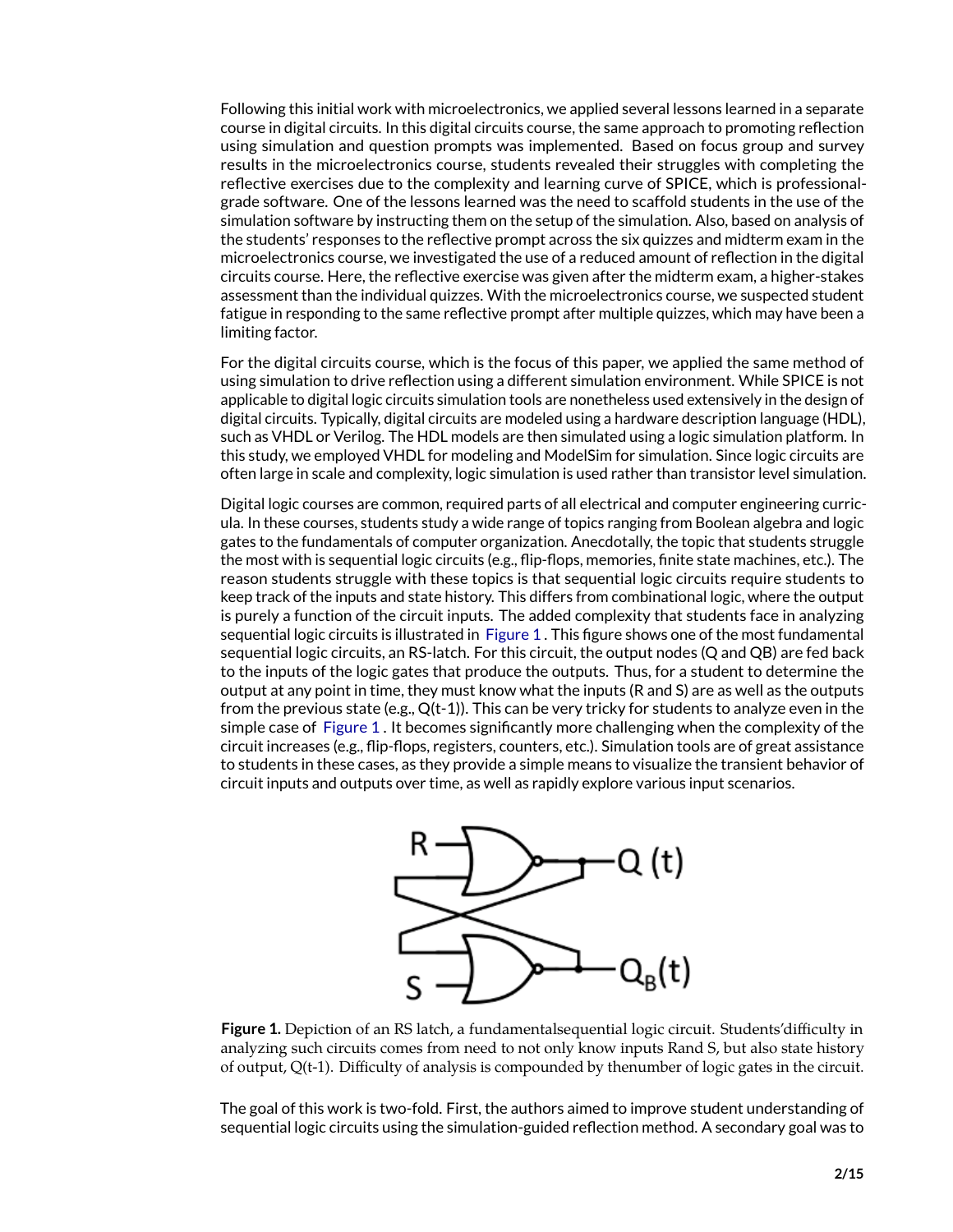improve the method itself by applying lessons learned from previous studies in microelectronics. Specifically, we aimed to improve the reflection method in two ways: 1) scaffold students to a greater degree in the use and setup of simulation for reflection, and 2) engage students to a greater degree in the use of reflection by establishing conditions conducive to reflecting, such as after a milestone event such as midterm exam. The following research questions are examined in this study:

- RQ1) Do students reflect more deeply and broadly after milestone events, and
- RQ2) Do students perceive simulation-guided reflection as beneficial?

## **2 Literature Review**

Reflection is defined as thinking about what one is doing, which is necessary for learning, since Kolb's Experiential Learning Theory tells us that learning occurs through doing and reflecting on the doing [\[4,](#page-13-0) [5\]](#page-13-1). A second relevant theory, Schön's Reflective Practitioner Theory, states that reflection furnishes designers and other professionals with skills for solving complex problems, likely enabling deeper understanding of the problem [\[6\]](#page-13-2). Reflection is closely linked to metacognition, which is an important component of an engineering education since it fosters self-directed, lifelong learning abilities, which are important for any new situation [\[7](#page-13-3)[–11\]](#page-13-4).

Unfortunately, despite the known benefits, reflection and metacognition are typically not formally cultivated as part of an engineering education. Education scholars have called this out and suggested that more research involving reflection and metacognition in the curriculum should be published [\[7,](#page-13-3) [8,](#page-13-5) [10,](#page-13-6) [12,](#page-13-7) [13\]](#page-13-8). Susan Ambrose called for "opportunities for reflection to connect thinking and doing," since students learn only when they reflect on what they've done [\[8\]](#page-13-5) . Ambrose continued "Why, then, don't engineering curricula provide constant structured opportunities and time to ensure that continual reflection takes place?" [\[8\]](#page-13-5)

Metacognition is the act of thinking about one's thinking or knowing about one's knowing. A metacognitive individual can adjust or control his learning through various self-regulating behaviors [\[9,](#page-13-9) [14\]](#page-13-10). Metacognition therefore consists of the following two main components:

- 1. Knowledge about one's knowledge or thinking processes, and
- 2. Self-regulation (i.e., self-control) of one's thinking processes or learning [\[12,](#page-13-7) [15,](#page-13-11) [16\]](#page-13-12).

In a classic article, three elements of the first component of metacognition (i.e., knowledge) were identified - knowledge of person, task, and strategy [\[17\]](#page-13-13). The second component of metacognition includes the self-regulating elements of planning, monitoring, and evaluating one's work on a task [\[12\]](#page-13-7). Fortunately, an instructor can intentionally and easily promote metacognitive skills through practices such as reflective writings and post-exam reviews by students [\[7,](#page-13-3) [9,](#page-13-9) [15\]](#page-13-11). It has been recommended that metacognitive instruction be embedded directly within regular content lessons [\[18\]](#page-13-14).

Both self-evaluation and self-adjustment are associated with self-reflective behavior [\[7,](#page-13-3) [19\]](#page-13-15). Regular, repeated reflection is important in the development of metacognitive knowledge and skills, and reflective questions requiring a written or verbal response can promote metacognition [\[9,](#page-13-9) [15\]](#page-13-11). Questions from the Exam Analysis and Reflection (EAR) technique were used as the basis for the reflective questions used in the present study [\[2,](#page-12-1) [3\]](#page-12-2). The EAR technique prompts students to reflect as follows: "How is my solution different from the provided solution?", and "How can I use this information to improve my performance in the future?"

Turns, Atman, and colleagues are key researchers of reflection and have developed a survey as part of an NSF grant on reflection (Award No. 1733474), with the survey focused on student reactions and resistance to reflection [\[14,](#page-13-10) [20\]](#page-13-16). They explain the importance of investigating these student reactions, as this information can be used to improve reflective exercises, identify why a reflective exercise may not be working as expected, and ultimately enhance engagement and knowledge gains [\[14,](#page-13-10) [20\]](#page-13-16). They identified the following student reactions and contributing factors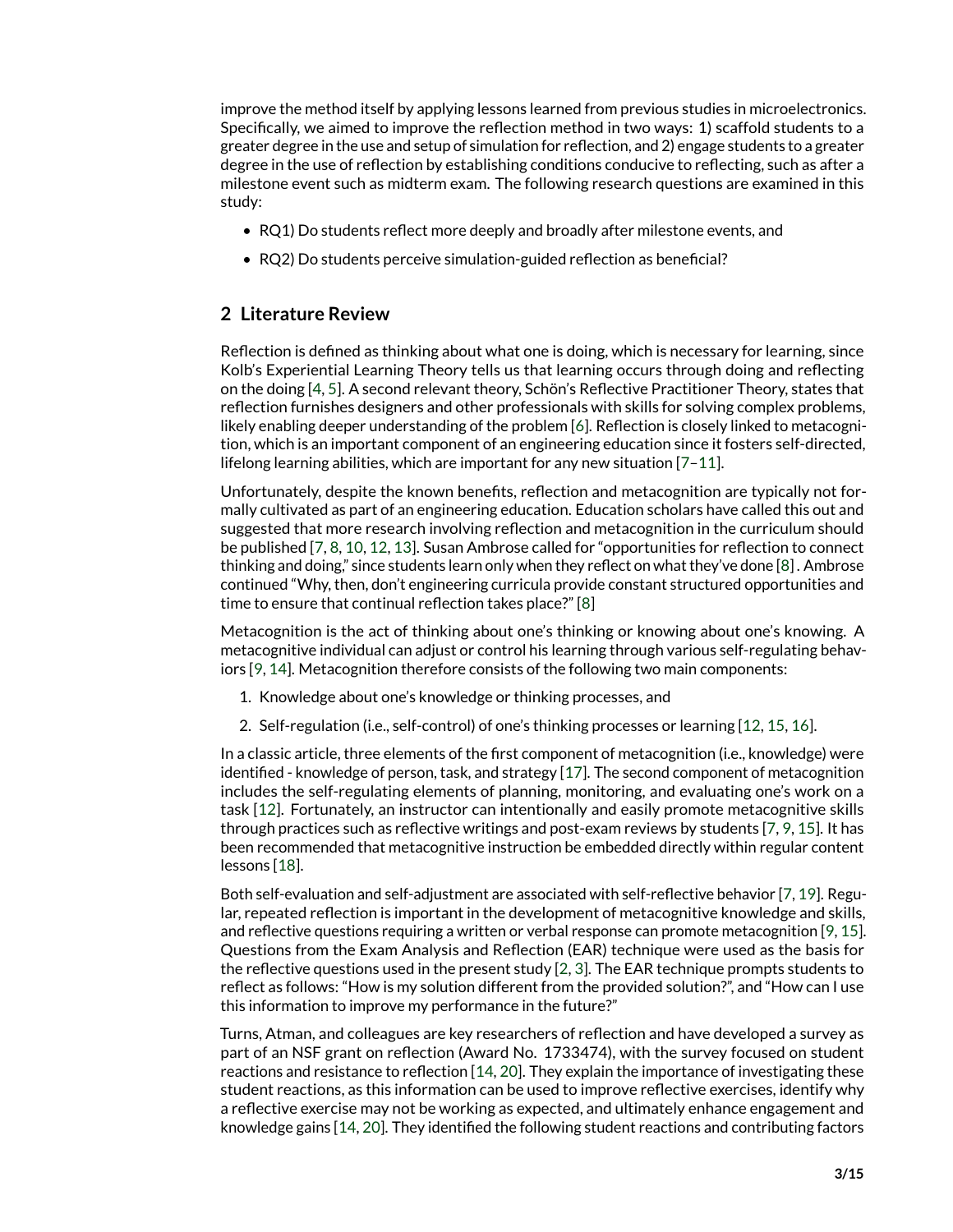(among others): effort and time involved, competing obligations, perceived usefulness of reflection, optionality, comfort level, and perceived need and importance [\[20\]](#page-13-16). Turns and Atman are core team members of CPREE, or the Consortium to Promote Reflection in Engineering Education, which was funded by the Helmsley Charitable Trust [\[21\]](#page-13-17).

## **3 Methods and Context**

#### **3.1 Course Methods**

This study was conducted in a sophomore-level Digital Circuits course in the fall of 2020. The student population (N = 61) was comprised of electrical and computer engineering majors. The structure of the course was typical, with two lectures per week plus an additional hands-on laboratory session. In the lab, students completed several assignments with HDL. By the time they were asked to reflect, students were very familiar with HDL. The assessments given in the course included homework, weekly quizzes, lab assignments, and three examinations. This study occurred during the COVID-19 pandemic; thus, the examinations were taken online, and assessments were open-book.

In our initial implementation of simulation-based reflection in a microelectronics course, students were asked to reflect after each of the six quizzes and a midterm exam [\[1\]](#page-12-0). In the present course (i.e., digital circuits), the frequency of the reflective exercise was reduced to one time, which occurred after the midterm exam. This was done to investigate the potential issue of student fatigue in responding to the same reflection question over time, which was believed to have been the case in the microelectronics course. Care was also taken to ensure that the reflection exercise was administered following a significant event (i.e., the midterm exam). This particular exam was selected because students had to demonstrate their knowledge of basic sequential logic circuits, which was the foundation for topics presented later in the course, including counters, finite state machines, memories, and datapath control.

There were some key differences as well as similarities in the use of simulation-guided reflection in the two courses. First, the circuits analyzed by students in the digital circuits course did not require an extensive amount of mathematical calculations (i.e., calculus and differential equations). Rather, the analysis relied on a solid foundation in Boolean algebra and logic and intuition of the circuit's intended operation. Second, the computer-aided simulation environment was different. Digital circuits are simulated using a Hardware-Description Language (HDL) along with a logic simulator, whereas analog circuits require SPICE for simulation. The use of HDL to describe circuits requires that students craft both components used and the overall simulation scenario. Users of SPICE rarely have to craft models of components used in the simulation; they only need to create schematics and set the parameters. While graphical entry tools do exist for digital circuits, students in this class were asked to model their circuits using plain-text VHDL files.

#### **3.2 Reflective Exercise**

The midterm exam contained 10 problems, primarily covering basic sequential logic circuits. Shortly after the second midterm, the exams (ungraded) were returned to the students. Ungraded exams were returned so that the reflection exercise would not reduce to a simple comparison of right versus wrong answers. Rather, students were encouraged to re-visit the steps they took to arrive at their answers and think critically about their results. Students were given guidance in using the simulation tool to reflect on each of the 10 problems. Participation in the reflection exercise was voluntary, and students who completed it were awarded extra credit.

[Figure 2](#page-5-0) and [Figure 3](#page-6-0) illustrate the reflection process used in the digital circuits course, highlighting one of the 10 exam problems. The exam was administered online ( [Figure 2](#page-5-0) (a)), and students worked through the problems using pen and paper before uploading their final response ( [Figure 2](#page-5-0) (b)). Since the emphasis of the exam was on sequential logic circuits, most problems were best solved by considering transient output signal waveforms before calculating final output values.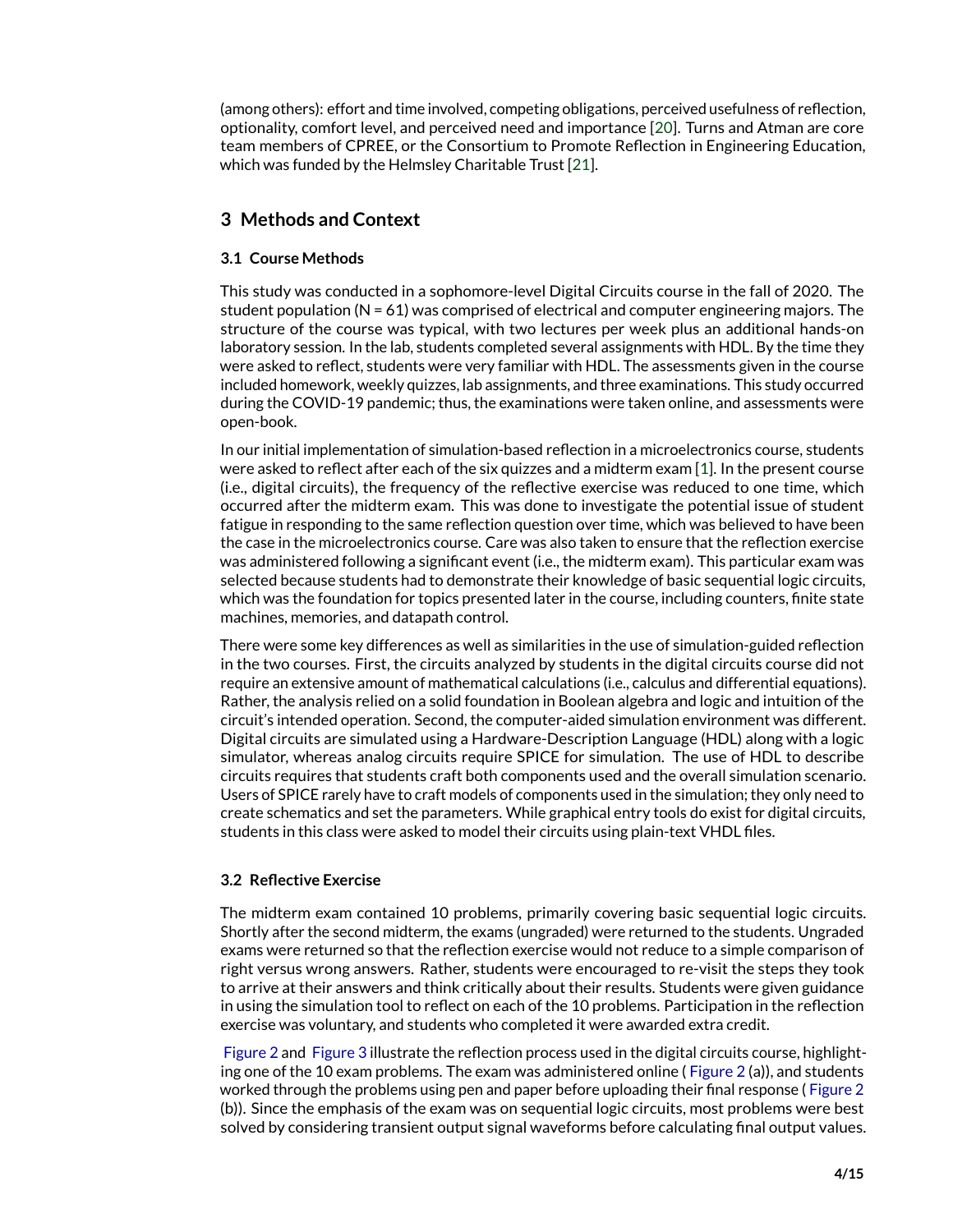[Figure 3](#page-6-0) (a) shows the simulation guidance students were given during the reflection process. Similar guidance was provided for each of the 10 questions, along with VHDL templates and simulation scripts. This additional scaffolding was included in response to student feedback from the microelectronics course. There, students faced hurdles in using SPICE simulation (e.g., software issues, simulation setup) that were not relevant to the exercise at hand. Such hurdles were thought to overwhelm students and discourage participation in reflecting. [Figure 3](#page-6-0) (a) also shows the results from a student simulation and the evaluation of the simulation results. Simulations were carried out using the ModelSim logic simulation environment. The simulation result provided a baseline to which the students could compare their answers and re-evaluate their work. Finally, after carrying out similar analyses for each exam problem, students were asked to respond to the following reflective prompt:

#### *Q: Please discuss anything you learned from completing this comparison exercise.*

[Figure 3](#page-6-0) (b) shows a reflection written by a student after completing the simulation exercise. The wording of the reflective prompt was carefully chosen so as not to bias or lead students in their responses. Some composed thoughtful, critical reflections while others submitted responses that may be considered shallow and/or lacking in detail. Furthermore, some student reflections contained a great amount of detail but focused on content specific to the course material versus how they might improve as a student. Due to the subjective nature of the responses, great care was taken in assessing them using structured qualitative methods. In section 3.3, the assessment methods used to accurately categorize the responses are described.

#### **3.3 Assessment of Student Reflections**

A qualitative analysis of the responses to the reflective prompt was conducted by two analysts (i.e., author and co-author). The prompt was as follows: Please discuss anything you learned from completing this comparison exercise. The analysis was done using a rubric to assess the depth of the reflection as well as a coding scheme to categorize the reflection as either broad or specific or possibly both. The level/depth rubric was obtained from the literature and consists of four categories: 1) non-reflection, 2) understanding, 3) reflection, and 4) critical reflection [\[22\]](#page-14-0). A level 1 statement (i.e., non-reflection) is characterized by a lack of serious thought or lack of evidence of understanding of a concept or theory. A level 2 reflection exhibits understanding of a concept or topic, but the reflection is confined to theory or textbook material without relation to real-life matters. A level 3 statement exhibits personal insights that extend beyond book theory by discussing practical situations. Although such statements occur rarely, a level 4 statement exhibits evidence of a change in perspective surrounding a fundamental belief in the understanding of a concept.

The coding scheme of [Table 1](#page-7-0) was used to characterize each reflection as broad, specific, or possibly both. This coding scheme was adapted from earlier work by the authors [\[23\]](#page-14-1). The "specific" versus "broad" categorization might be compared to the concepts of "near" versus "far" transfer. "Near" transfer occurs when the new setting or context in which one's learning or skills are applied is similar to the original setting, and "far" transfer occurs when skills are used in a broader range of applications or dissimilar contexts [\[7,](#page-13-3) [10\]](#page-13-6).

All reflections were double coded to ensure reliability. The authors independently analyzed and coded all reflections. They then compared their codes and engaged in discussion to reach consensus when there was initial disagreement. The inter-rater reliability based on the intra-class correlation coefficient (ICC) for the numerical depth ratings was 0.965 based on average measures and 0.933 based on single measures, which are each associated with excellent reliability [\[24,](#page-14-2) [25\]](#page-14-3).

#### **3.4 Comparison of Final Exam vs Reflection Depth**

Statistical analyses were carried out to determine whether a relationship existed between final exam scores and the depth that students achieved beforehand on the post-midterm reflection exercise. This analysis was done using Welch's F-test, a variant of analysis of variance that does not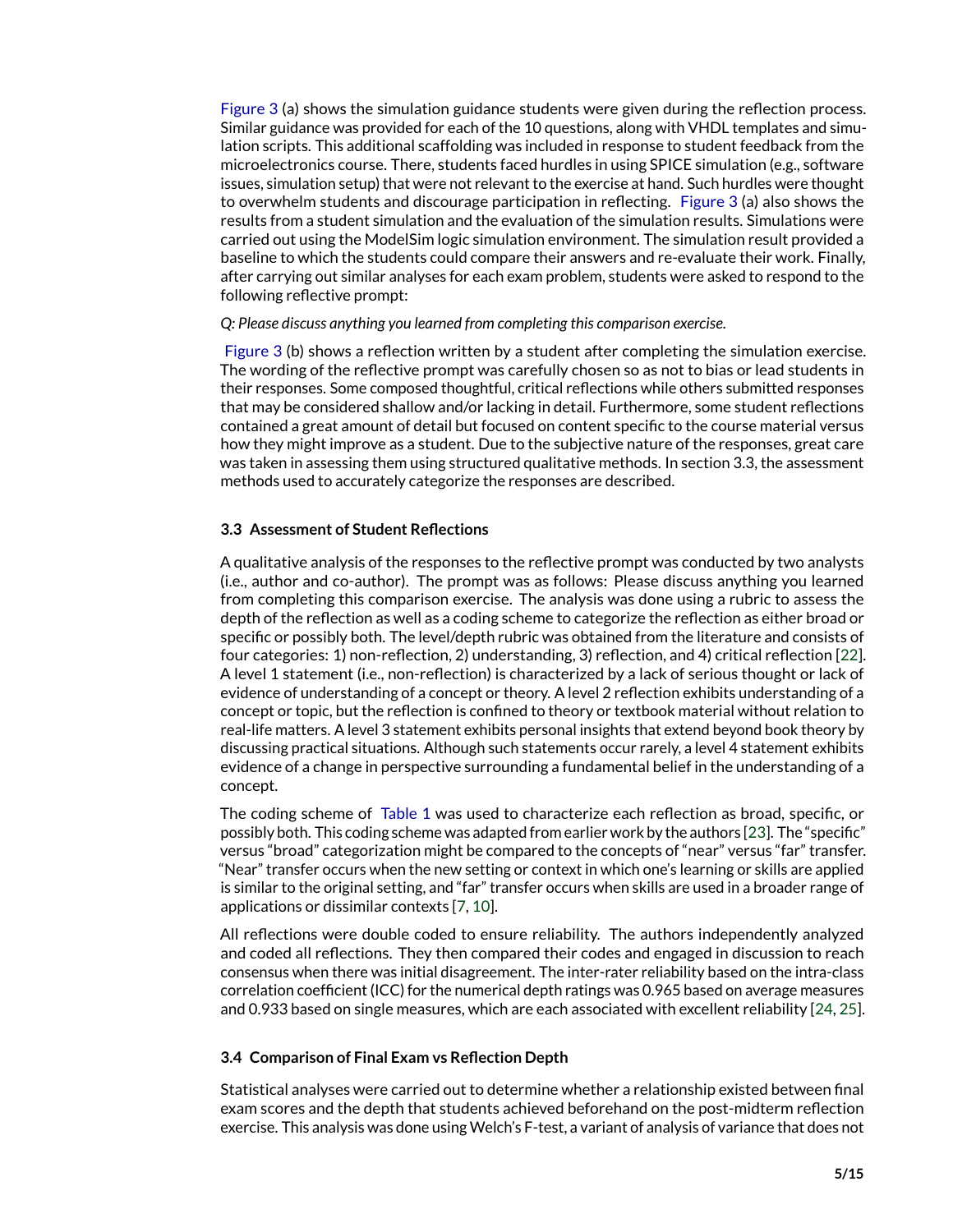## Question 6

The circuit below is known as a circular shift register. Assuming that the initial value of [Q3 Q2 Q1 Q0] = 0xE (1110b), what is the value of [Q3 Q2 Q1 Q0] after 7 clock cycles?

Report your answer as a single Hexadecimal digit.





<span id="page-5-0"></span>Figure 2. (a) Example examination problem as given to students. (b) Example student response to the question shown in 2(a), showing the student's hand calculated results and output signal waveform predictions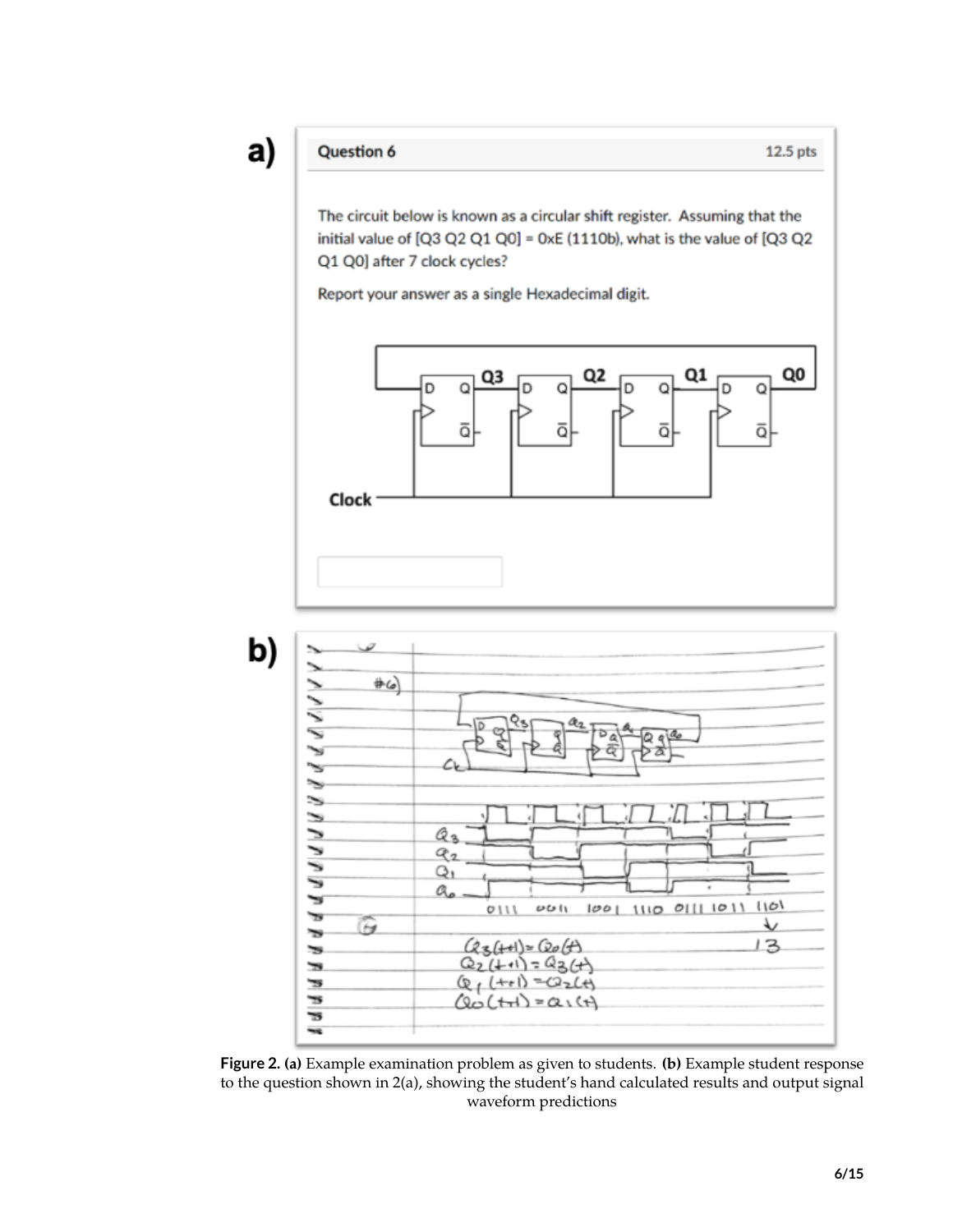

a)

- The original circuit can be simulated using Quartus.
- Q3, Q2, Q1, and Q0 will have to be intermediate signals which have their values initially set to 1, 1, 1, and 0, respectively.
- The simulation's waveform can be observed to determine the output bits after the 7 initial clock cycles.



b) You just completed a reflective exercise in which you took a second look at<br>your exam performance your exam performance. Please discuss anything you learned from completing this comparison<br>exercise. exercise. It Kelps to review my work because Sunctimes in the heat of the moment you my forget simple terms/concepts or thank more critically they useral and Gome up with fast hungs to solve problems. Gerry back yam helps to following understand haw It  $\boldsymbol{\mathit{v}}$ mure ال نيم من cottach problems in the future this assigned

<span id="page-6-0"></span>**Figure 3.** (a) Guidance provided to students to set up the simulation scenario and example student simulation result. (b) Student reflection after completing the simulation.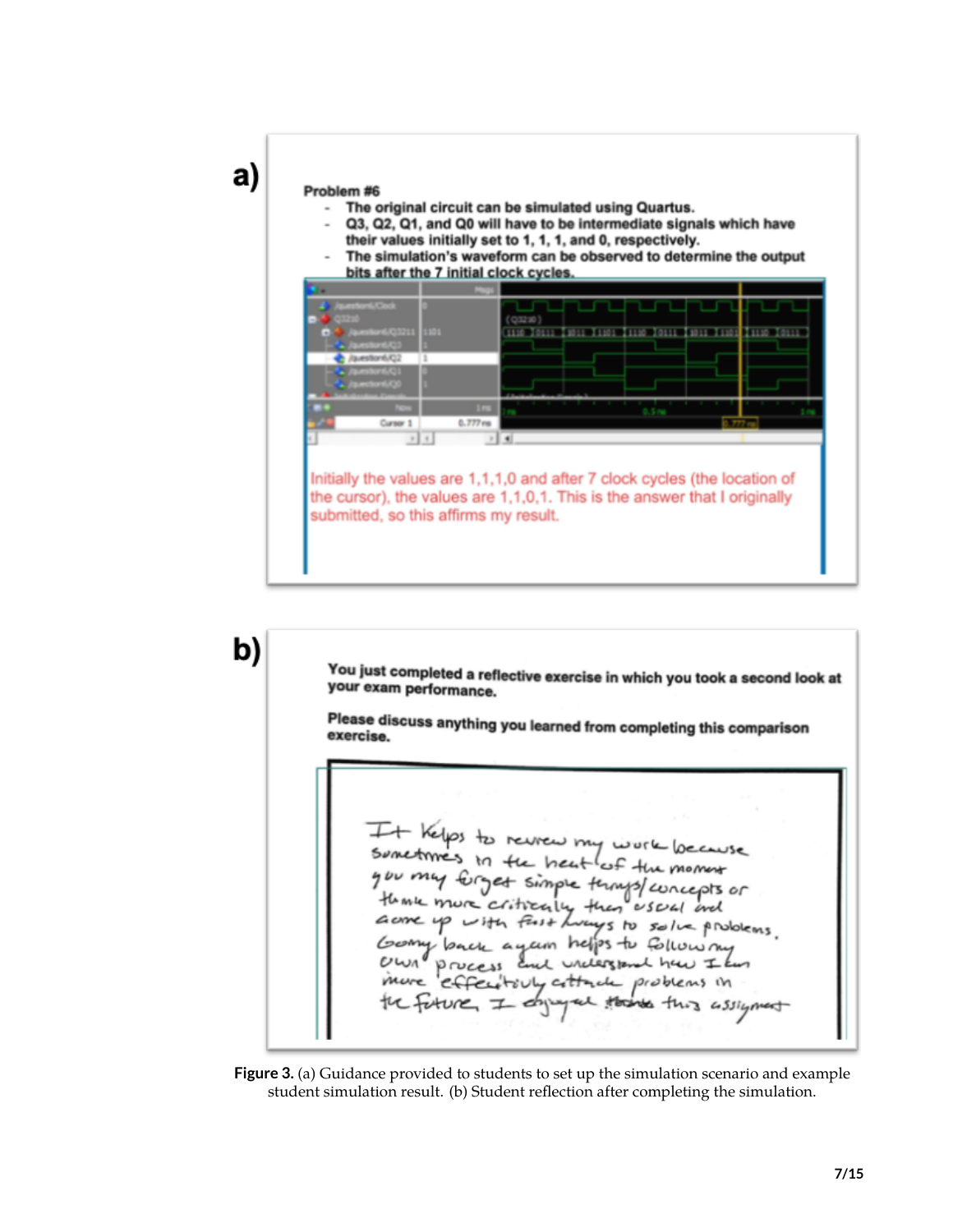| Category        | Description                                                                    |
|-----------------|--------------------------------------------------------------------------------|
|                 | Need for care/thought in one's work; think before answering                    |
| <b>BROAD</b>    | Confidence enhanced                                                            |
|                 | Desire to learn from mistakes / avoid in future                                |
|                 | Review work multiple times                                                     |
|                 | Review/reflect on work to fully understand or verify, including with simulator |
|                 | Review to refresh knowledge                                                    |
|                 | More time/effort needed for study/review                                       |
|                 | Enhanced understanding or application of course content, including analysis    |
| <b>SPECIFIC</b> | methods                                                                        |
|                 | Identification of errors, including mathematical                               |
|                 | Simulator knowhow or knowledge                                                 |

<span id="page-7-0"></span>**Table 1.** Assessment of Reflection Content

assume equal variances. The analogous non-parametric test, the Kruskal-Wallis test, was run given the small sample size associated with one of the depth levels. A similar analysis was conducted between final exam score and participation (yes/no) in the post-midterm reflection exercise. This analysis was conducted using an independent samples t-test, which was corroborated by the analogous non-parametric test, the Mann-Whitney test [\[26\]](#page-14-4).

#### **3.5 Follow-up Survey**

After the conclusion of the course, a short, anonymous follow-up survey was administered. The purpose of the survey was to assess the impact of the reflective exercise as perceived by students several months later. A second purpose was to determine the reasons why students chose not to participate in the exercise, since approximately half of the students had not participated. A list of possible reasons for not participating was presented to students. These reasons were informed by recent research on student reactions to and resistance towards reflection in the engineering classroom [\[20\]](#page-13-16). Students who were enrolled in the course were contacted via e-mail approximately 8 months after the course ended. Students were reminded of the exercise through images that were embedded within the survey. Students were asked the following survey questions:

- 1. You submit the simulation-based reflection exercise after the midterm (Yes/No/Don't Recall)
- 2. If "yes," Indicate the degree to which the reflection exercise was beneficial to you as a student.(1-Not at all, 2-Low benefit, 3-Neutral, 4-High benefit, 5-Very high benefit)
- 3. If "no," Please indicate your primary reason for not completing the reflection exercise
	- (a) Amount of effort or time involved to complete it, or a lack of time on my part.
	- (b) The reflection exercise required me to write
	- (c) It was an optional assignment, or I was doing well in this course at that time, so I didn't need to participate.
	- (d) The reflection exercise has minimal usefulness for this course or for my engineering education in general.
	- (e) The reflection exercise made me go outside my comfort zone or feel exposed
	- (f) Other (textual entry allowed)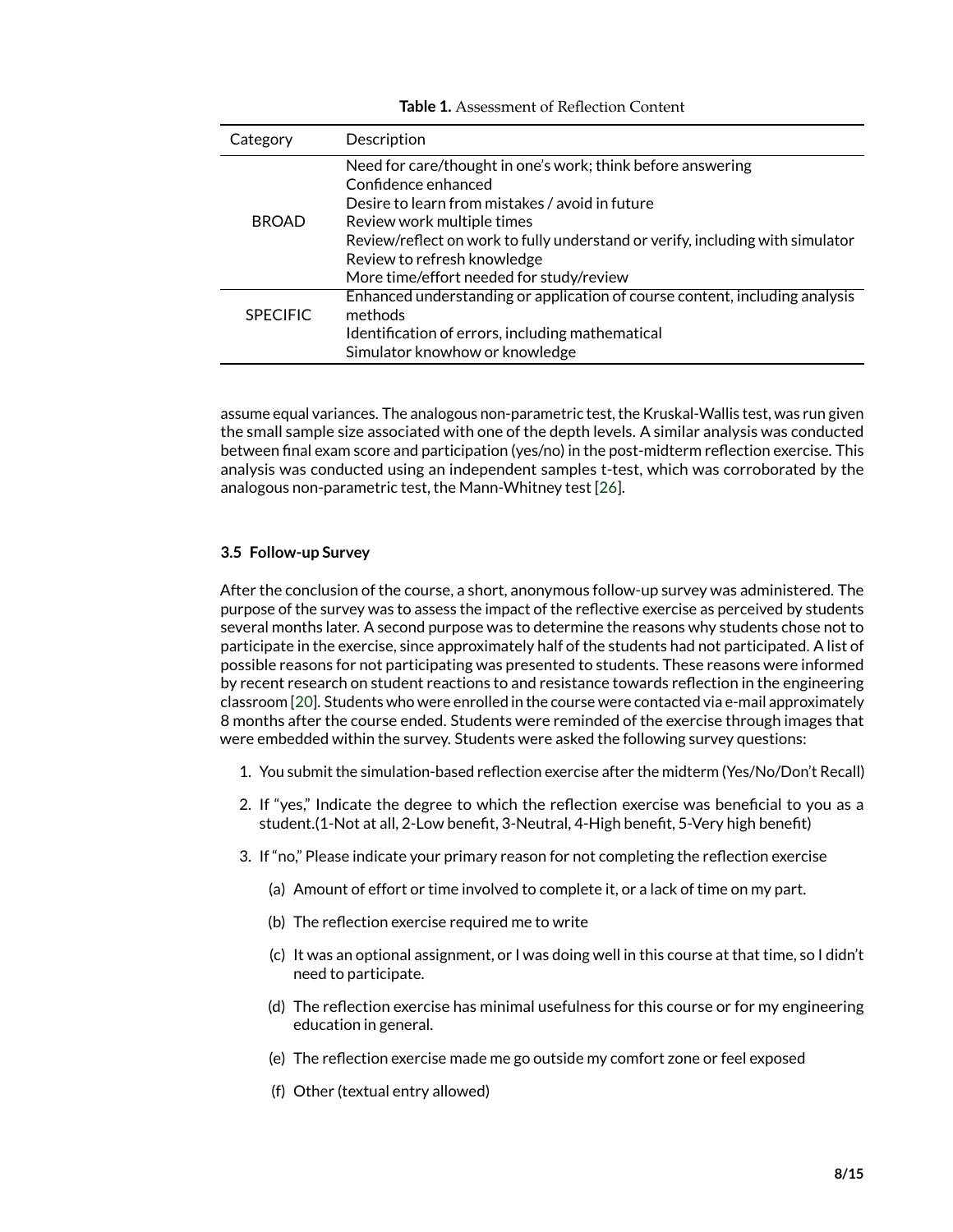## **4 Results**

#### **4.1 Assessment of Student Reflections**

[Table 2](#page-8-0) summarizes the results of the analysis of student reflections for content and depth in both the microelectronics and digital circuits courses. For the digital circuits course, 83% of the submitted reflections after the midterm exam contained content characterized as having broad implications, while 41% had specific implications. These percentages aligned with the results obtained after the midterm exam in the microelectronics course, where 74% of students' responses contained broad content and 45% contained specific content. However, following the two quizzes in the microelectronics course, the percentages of broad responses were much smaller at 55% and 41%, respectively. These proportions were each significantly different from the proportion of responses classified as broad after the midterm exam in the digital circuits course (i.e., 83%). This was based on a z-test of proportions, with  $p = 0.009$  and  $p < 0.0005$  associated with quiz 3 and quiz 6, respectively. This result indicates that the perceived importance of the event preceding the reflection (i.e., a midterm exam) may impact the degree to which students think broadly about themselves, their preparation, and their performance. Thus, reflection after a milestone event, such as a midterm exam versus a quiz, may encourage students to reflect more broadly and generally.

Similar outcomes were found with the depth coding. In the digital circuits course, the average depth level of the post-midterm reflections was 2.83, whereas it was 2.69 in the microelectronics course. As shown in [Table 2](#page-8-0) , the depth averages after the two midterm exams were each higher than the depth averages after the two quizzes in the microelectronics course (i.e., 2.34 and 2.20, respectively, for quiz #3 and quiz #6). This suggests that reflection after a milestone event such as a midterm exam, versus a quiz, may also be successful in motivating students to reflect to a greater depth.

| Course                     | Reflection<br>After: | n  | Average<br>Depth | #<br><b>Broad</b> | ℅<br><b>Broad</b> | #<br>Specific | %<br>Specific |
|----------------------------|----------------------|----|------------------|-------------------|-------------------|---------------|---------------|
| Microelec-<br>tronics      | Quiz #3              | 69 | 2.34             | 38                | 55%               | 37            | 54%           |
| Microelec-<br>tronics      | Midterm              | 82 | 2.69             | 61                | 74%               | 37            | 45%           |
| Microelec-<br>tronics      | Quiz #6              | 51 | 2.20             | 21                | 41%               | 27            | 53%           |
| Digital<br><b>Circuits</b> | Midterm              | 29 | 2.83             | 24                | 83%               | 12            | 41%           |

<span id="page-8-0"></span>

Upon running a Welch's analysis of variance test, significant differences were found in the reflective depth averages across the four assessments (p < 0.0005) [\[26\]](#page-14-4). Based on the Games-Howell paired comparisons test, there was a significant difference in depth between each midterm reflection and each quiz reflection. In Figure 4, ELEC MID and DL MID refer to the microelectronics and digital logic/circuits midterm reflections, respectively. ELEC Q3 and ELEC Q6 represent the microelectronics quiz #3 and quiz #6 reflections, respectively. Thus, as shown in [Figure 4](#page-9-0) , DL MID differed from both Q3 and Q6, since the confidence intervals for the differences did not contain zero. The same was true for ELEC MID, which differed from each of Q3 and Q6 since these confidence intervals also did not contain zero.

Examples of level 2 and level 3 responses are given below. There were no non-blank level 1 reflections.

• *(level 2) "I learned how clock cycles are supposed to work (I was confused on the exam). I learned that the critical path is the fastest path possible in a circuit, I didn't realize that included an*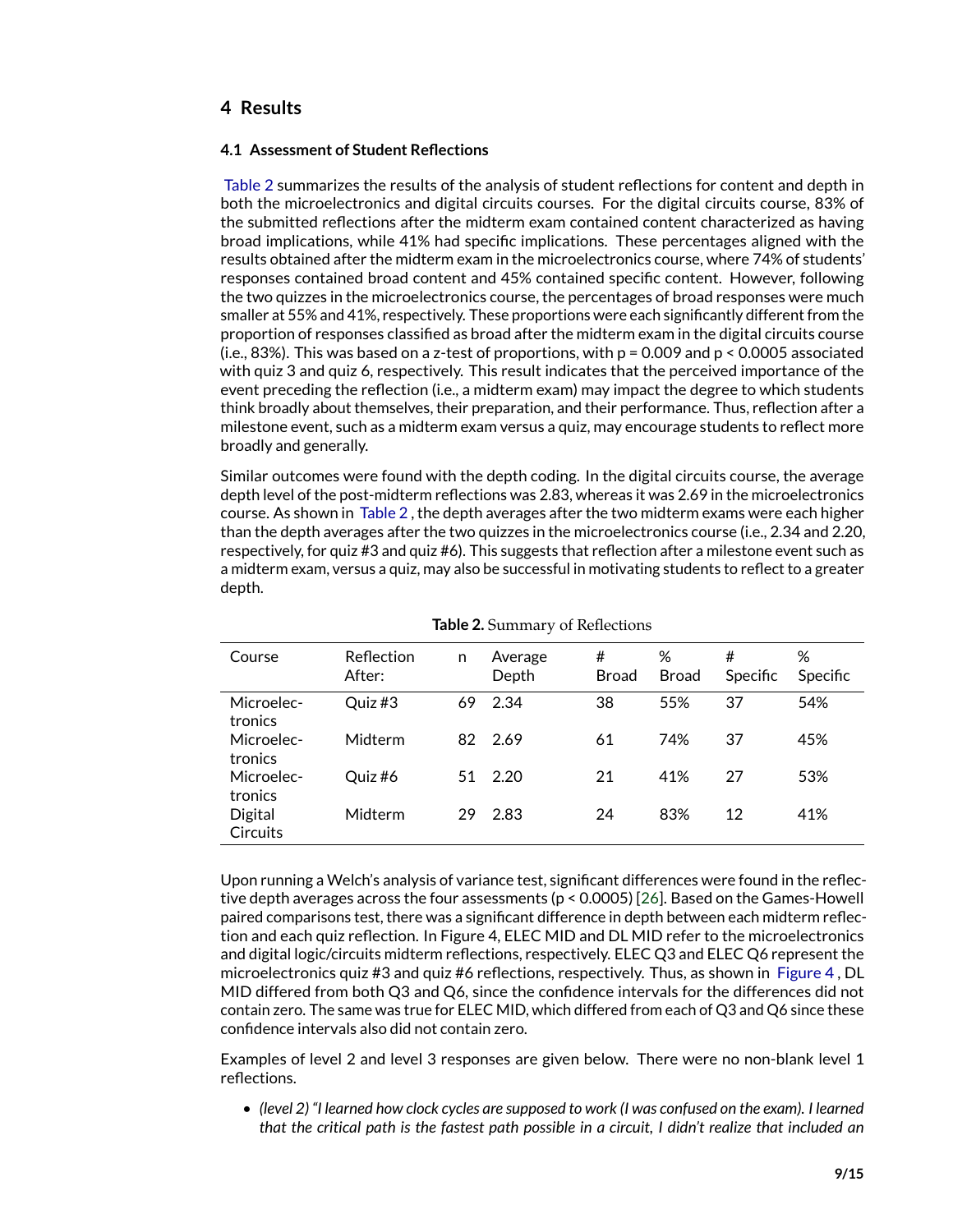

<span id="page-9-0"></span>**Figure 4.** PairedComparisons of Depth Level

*undefined answer. I also learned how clock cycles can be triggered by different things and how a line of multiple different d-flip-flips are triggered in a row."*

• *(level 3) "I learned a lot by completing the comparison of problem 4. The critical path delay, I assumed the critical path delay of the adders could be added together with no consequence. By forgetting the limitations of the inputs I really shot myself in the foot. This is a classic example of moving too quickly without really thinking about the question. We did several of these in class, so my brain wrote them off as basic and not worthy of my attention. Going too quickly and ignoring critical information has tripped me up many times before and it quite difficult to prepare for in my opinion. Despite this, I hope to correct this type of mistake on the next exam and in the future in general."*

#### **4.2 Exam Performance vs Reflection Depth and Participation**

[Table 3](#page-9-1) summarizes the results of the analysis of the final exam average score in the digital logic course versus the student's reflective depth level after the midterm exam. The final exam score for this analysis was based on four problems that were most directly related to the content of the midterm exam and post-midterm reflection. As shown in the table, there were no significant differences in exam scores for the three reflective depth levels. Based on Welch's F-test test, the p-value was 0.53. This result was corroborated by the non-parametric Kruskal-Wallis test (p = 0.66). Although a greater reflective depth level was hypothesized to be associated with a significantly higher final exam score, this was not the case.

<span id="page-9-1"></span>

|  |           | Depth Level n Mean Standard Deviation |
|--|-----------|---------------------------------------|
|  | 31 438 48 |                                       |
|  | 5 41.3    | 67                                    |
|  | 24 421 76 |                                       |

**Table 3.** Final Exam Averagevs. Reflective Depth Level (Digital Circuits)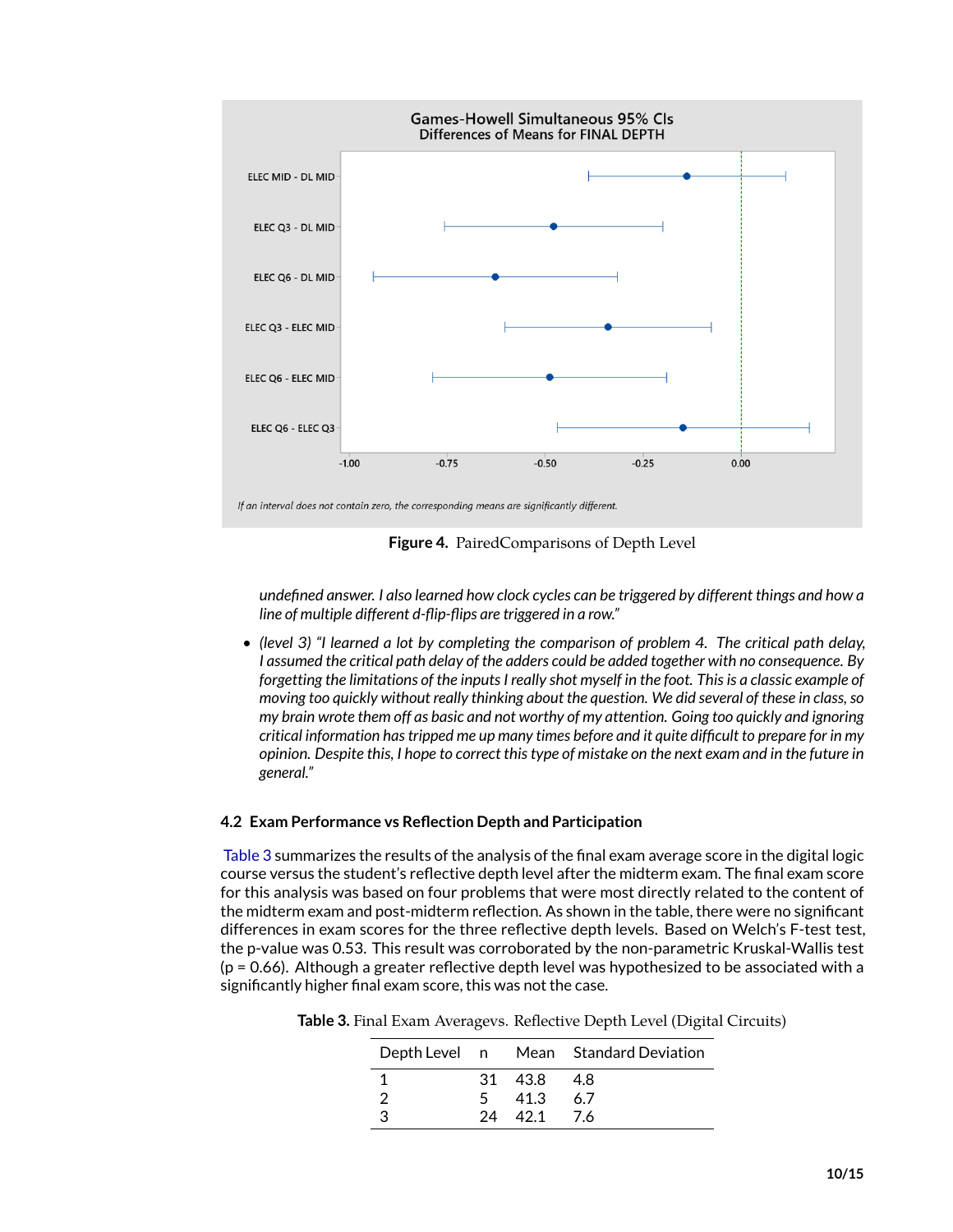A similar analysis was run to identify any differences in the average final exam scores based upon whether the student participated in the reflective exercise ( [Table 4](#page-10-0) ). Approximately half of the students participated by submitting their work with the VHDL simulator and a written reflective response. There was no difference found in the two exam averages based on participation, with p  $= 0.29$  from an independent samples t-test. The result based on the Mann-Whitney test was  $p =$ 0.49.

<span id="page-10-0"></span>**Table 4.** Final Exam Average vs. Participation inReflection Exercise (Digital Circuits)

|     |             | Participation n Mean Standard Deviation |  |  |
|-----|-------------|-----------------------------------------|--|--|
| No  | 27 438      | 49                                      |  |  |
| Yes | 33 42.2 7.1 |                                         |  |  |

#### **4.3 Follow-up Survey**

Approximately 58% of enrolled students responded to the follow-up survey. Of the students who responded, 52% reported that they completed the exercise, 21% said they had not completed it, and 27% did not recall. The percentage who reported to have completed the exercise aligned with the actual percentage of students who had participated in the exercise.

Of those who reported having completed the exercise, the results in Table 5 were obtained in response to the following question: Indicate the degree to which the reflection exercise was beneficial to you as a student. As shown in [Table 5](#page-10-1) , 80% indicated that the reflective exercise was of high or very high benefit to them as a student. This was a good outcome for students' perception of the value of the reflective exercise several months after experiencing it.

<span id="page-10-1"></span>**Table 5.** Indicate the degree to which the reflectionexercise was beneficial to you as a student

| Answer                | %     | n  |
|-----------------------|-------|----|
| Not beneficial at all | 6.7%  | 1  |
| Low benefit           | 0.0%  | O  |
| Neutral               | 13.3% | 2  |
| High benefit          | 73.3% | 11 |
| Very high benefit     | 6.7%  | 1  |
|                       |       |    |

Sample quotes from students that perceived high or very high benefit from the exercise are as follows:

- *"It gave me an opportunity to identify and fix the gaps in my understanding."*
- *"I only recall doing the simulation on one problem and it greatly changed how I looked at the problem. The problem regarding latency was extremely important and I am actually using that information in my research now, so I would consider that experience to be very important."*

Of those who reported not having completed the exercise, the results in Table 6 were provided in response to the following question: Please indicate your primary reason for not completing the reflection exercise. Although one student indicated "other," the reasons the student listed in the text entry box directly corresponded to two categories already listed in the response options. Thus, the counts for the two pre-existing categories were updated and are given in [Table 6](#page-11-0) . The total response count is therefore one more than the number of students who responded to this question. The two reasons stated by the students for not participating were related to 1) time and effort involved, and 2) the optional nature of the assignment and/or perceived lack of need to participate. Fortunately, these are conditions or perceptions that can be adjusted by the instructor to encourage, motivate, and enable reflection by all students.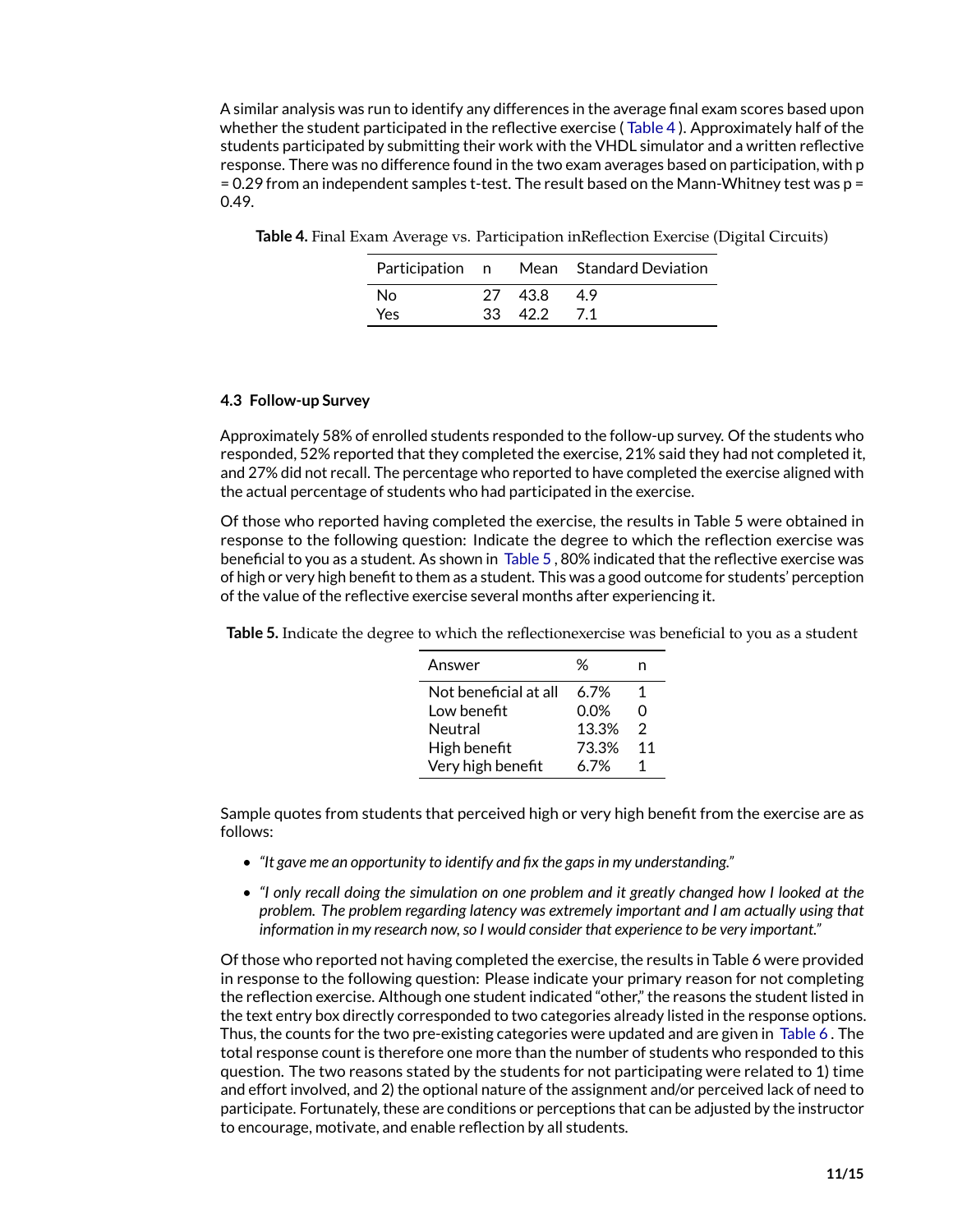| Reason                                                                                                              | %       | Response<br>Count |
|---------------------------------------------------------------------------------------------------------------------|---------|-------------------|
| Amount of effort or time involved to complete it, or a lack of time on<br>my part.                                  | 57.1%   | 4                 |
| The reflection exercise required me to write.                                                                       | $0.0\%$ | O                 |
| It was an optional assignment, or I was doing well in this course at that<br>time, so I didn't need to participate. | 42.9%   | 3                 |
| The reflection exercise has minimal usefulness for this course or for<br>my engineering education in general.       | 0.0%    | 0                 |
| The reflection exercise made me go outside my comfort zone or feel<br>exposed.                                      | $0.0\%$ | 0                 |
| Other                                                                                                               | $0.0\%$ | 0                 |
| Total                                                                                                               | 100.0   |                   |

#### <span id="page-11-0"></span>**Table 6.** Reasons for not Completing the ReflectionExercise

## **5 Discussion**

In this paper, the authors discussed a method of using computer-aided simulation tools to drive written reflections was applied to a digital circuits course using a logic simulator (i.e., ModelSim) and VHDL. Previously, this same method was applied in a microelectronics course using SPICE [\[1\]](#page-12-0). In addition to adapting the method to a new course, the simulation-guided reflection process was improved. Specifically, students were provided with additional scaffolding in the use of the tools for reflection. Also, the frequency of the reflective exercise was reduced, the reflection exercise was associated with a milestone event (i.e., the midterm exam), and the reflection prompt was simplified to allow for a wider range of student responses.

To address RQ1, Do students reflect more deeply and broadly after milestone events?, the reflective exercise after the midterm exam was assessed for depth and content by the authors, and the results were compared to the previous study of the microelectronics course. The average depth of reflections was greater in the digital circuits midterm compared to the microelectronics midterm and quizzes. This suggests that the combination of reduced frequency of reflection, simplified prompting, and deployment after a milestone event may have been successful in having students reflect to a greater depth and more broadly in the digital circuits course versus the microelectronics course.

Student exam scores versus reflective depth level and participation were analyzed with ANOVA and a t-test, respectively, in the digital circuits course. No statistically significant differences were found in exam scores based on either depth of reflection or participation. However, this does not suggest that the reflection exercise was not beneficial for some students. This is supported by results from the follow-up survey, where 80% of students indicated that the exercise was of high or very high benefit to them. Since approximately half of the students chose not to participate in the reflective exercise, students were asked in the follow-up survey to indicate the primary reasons for not participating. The results revealed that the primary reasons for not participating were related to the amount of time and effort required to complete the exercise and students feeling it was not necessary for them to do so. These results address RQ2 (Do students perceive simulation-guided reflection as beneficial?).

#### **5.1 Limitations**

There are some limitations to this work. We arrived at the conclusion about fatigue based on the instructor's observation and assessment. However, this conclusion could have been confirmed by asking students at the end of the microelectronics course whether fatigue became an issue for them. Therefore, the follow-up survey was sent to students in the Digital Circuits course to explore their perceptions about reflection. We recommend obtaining students' perceptions of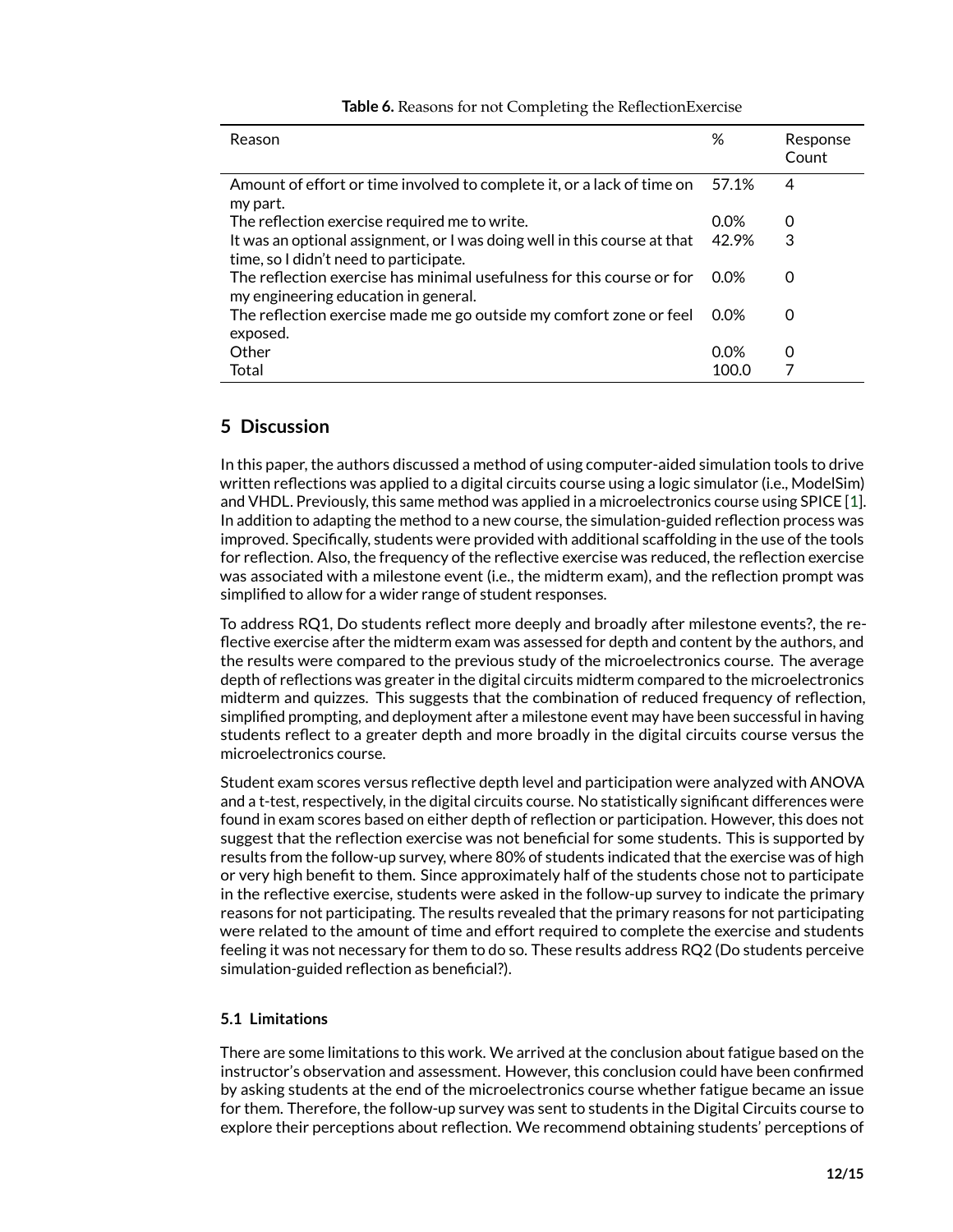and reactions to reflection, in line with the research currently underway by Turns et al. and Mejia et al., which was discussed in the literature review.

## **6 Conclusions**

The implementation of simulation-based written reflection in digital circuits following its initial implementation in microelectronics was encouraging. This was indicated by the greater average reflective depth levels, increased percentage of broad (vs. specific) responses, and student responses to the follow-up survey. This work demonstrated that the simulation-driven reflection method could easily be adapted to topics outside of microelectronics. Also, since simulation tools are common to all engineering disciplines, courses from outside electrical and computer engineering can likewise adopt this method.

There are several areas where future implementations may improve and build upon our initial work with reflection. The first recommendation is to ensure that reflective exercises are deployed after milestone events, such as examinations. Also, many students did not participate in the reflection exercise because they felt it would not significantly impact their grade in any way or otherwise was not necessary. However, reflection is beneficial for all students for their development as engineers, regardless of current performance or prior achievement. To increase participation, it is suggested that reflection after milestone events be made mandatory or otherwise highly rewarding in terms of recovering points to incentivize participation.

Thus, in using simulation-based reflection, it is important that the instructor strike a balance between frequency of reflection and student workload or potential fatigue. One suggestion to achieve this is to consider adding optional reflection opportunities after quizzes to recover lost points. Thus, a possible approach is a combination of optional and mandatory reflection exercises throughout the semester to ensure that all students reflect at some point during the term, for example after higher-stakes exams. It is critical that instructors scaffold students in the specific use of the simulation tool for reflection. This includes the setup of the simulation scenario to perform the reflection. For example, in this work, VHDL template files were provided to students to input their calculated circuit parameters. Students also benefitted from guidance in what to look for in the simulation results when comparing them to their hand calculations.

A great future research question is the optimal amount of reflection that we should be requesting of students. The key is determining that optimal amount that balances benefit with possible fatigue.

## **Acknowledgements**

This work was supported by the National Science Foundation award #1830735, entitled "Research Initiation: Systematic Use of Simulation in the Electrical and Computer Engineering Classroom to Drive Reflection and Metacognition.

### **References**

- <span id="page-12-0"></span>[1] S. Dickerson and R. Clark, "Use of SPICE Circuit Simulation to Guide Written Reflections," *IEEE Transactions on Education* , 2021. [Online]. Available: <10.1109/TE.2021.3130033.>
- <span id="page-12-1"></span>[2] D. Benson and H. Zhu, "Student Reflection, Self-Assessment, and Categorization of Errors on Exam Questions as a Tool to Guide Self-Repair and Profile Student Strengths andWeaknesses in a Course," in *Proceedings of American Society of Engineering Education Annual Conference*, 2015.
- <span id="page-12-2"></span>[3] S. Claussen and V. Dave, "Reflection and Metacognition in an Introductory Circuits Course," in *Proceedings of American Society of Engineering Education Annual Conference*, 2017.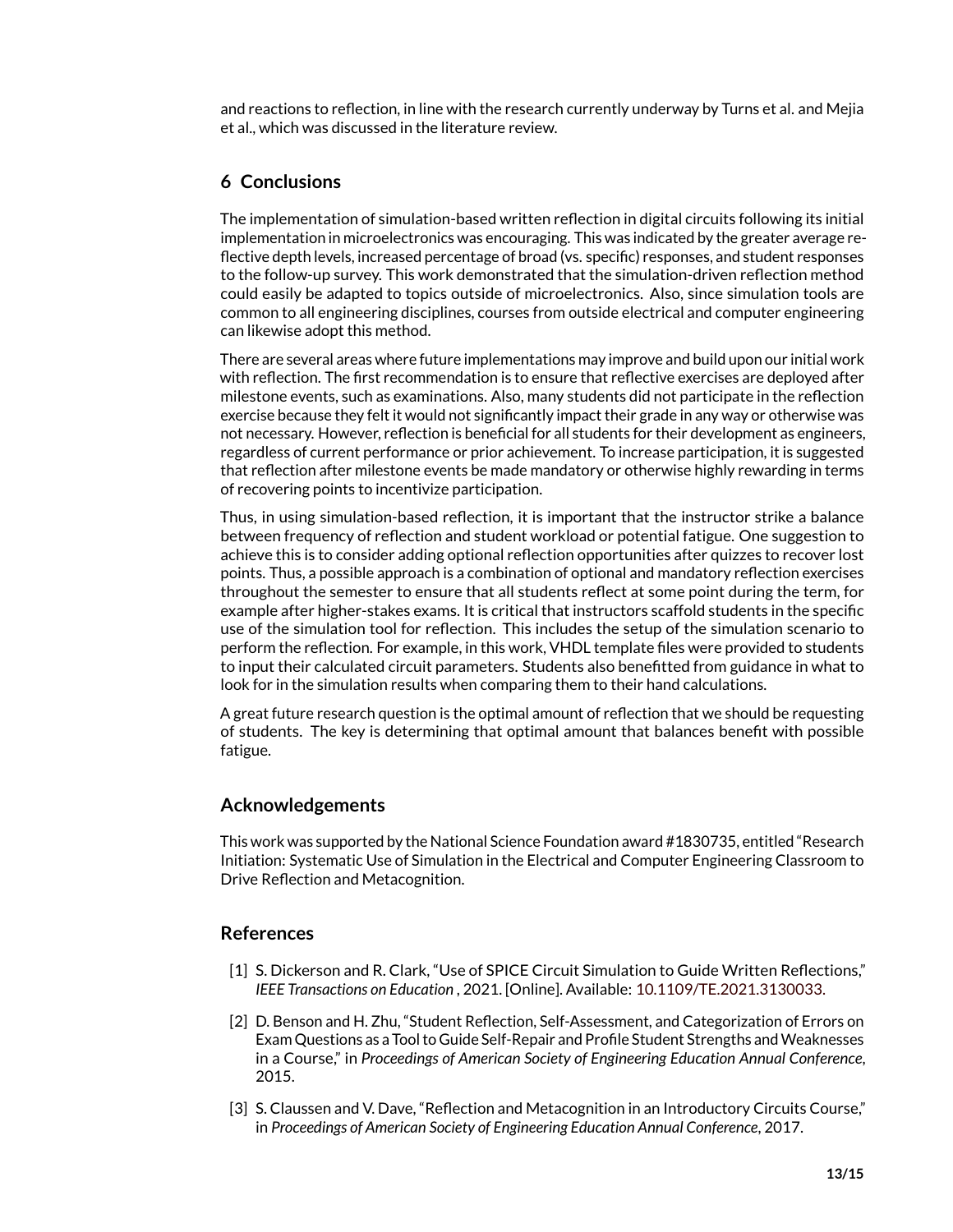- <span id="page-13-0"></span>[4] C. Bishop-Clark and B. Dietz-Uhler, *Engaging in the Scholarship of Teaching and Learning*. Sterling, VA: Stylus Publishing, 2012, vol. 10.
- <span id="page-13-1"></span>[5] A. Kolb and D. Kolb, "Experiential learning theory: A dynamic, holistic approach to management learning, education and development. ," in *The SAGE Handbook of Management Learning, Education and Development*, C. V. Fukami and S. J. Armstrong, Eds. Sage Publications, 05 2009, pp. 42–68. [Online]. Available: [10.4135/9780857021038.n3;http:](10.4135/9780857021038.n3; http://dx.doi.org/10.4135/9780857021038.n3) [//dx.doi.org/10.4135/9780857021038.n3](10.4135/9780857021038.n3; http://dx.doi.org/10.4135/9780857021038.n3)
- <span id="page-13-2"></span>[6] D. Schön, "Educating the reflective practitioner," and others, Ed. John Wiley & Sons, 02 1987.
- <span id="page-13-3"></span>[7] S. Ambrose, M. Bridges, M. Dipietro, M. Lovett, and M. Norman, *How learning works: Seven research-based principles for smart teaching*. San Francisco: John Wiley & Sons, 2010, vol. 108.
- <span id="page-13-5"></span>[8] S. Ambrose, "Undergraduate engineering curriculum: The ultimate design challenge," *The Bridge*, vol. 43, no. 2, pp. 16–23, 2013.
- <span id="page-13-9"></span>[9] H. Steiner and S. Foote, "Using Metacognition to Reframe our Thinking about Learning Styles," 05 2017. [Online]. Available: [https://www.facultyfocus.com/articles/teaching-and](https://www.facultyfocus.com/articles/teaching-and-learning/using-metacognition-reframe-thinking-learning-styles/)[learning/using-metacognition-reframe-thinking-learning-styles/](https://www.facultyfocus.com/articles/teaching-and-learning/using-metacognition-reframe-thinking-learning-styles/)
- <span id="page-13-6"></span>[10] R. Marra, S. Kim, C. Plumb, D. Hacker, and S. Bossaller, "Beyond the technical: Developing lifelong learning and metacognition for the engineering workplace," in *Proceedings of the American Society for Engineering Education Annual Conference*, 2017.
- <span id="page-13-4"></span>[11] M. Jamieson and J. Shaw, "Teaching engineering for a changing landscape," *The Canadian Journal of Chemical Engineering*, vol. 97, no. 11, pp. 2870–2875, 2019.
- <span id="page-13-7"></span>[12] P. Cunningham, H. Matusovich, D. Hunter, and R. Mccord, "Teaching metacognition: Helping engineering students take ownership of their own learning," in *Proceedings of IEEE Frontiers in Education Conference*, 2015.
- <span id="page-13-8"></span>[13] K. Csavina, C. Nethken, and A. Carberry, "Assessing student understanding of reflection in engineering education," in *Proceedings of ASEE Annual Conference and Exposition*, 2016.
- <span id="page-13-10"></span>[14] J. Turns, K. Mejia, and C. Atman, "Reflection in engineering education: Advancing conversations," *Proceedings of ASEE Annual Conference and Exposition*, 2020.
- <span id="page-13-11"></span>[15] G. Schraw, "Promoting general metacognitive awareness," *Instructional Science*, vol. 26, no. 1, pp. 113–125, 1998.
- <span id="page-13-12"></span>[16] N. Wengrowicz, Y. Dori, and D. Dori, "Metacognition and meta-assessment in engineering education," in *Cognition, Metacognition, and Culture in STEM Education*, Y. J. Dori, Z. R. Mevarech, and D. R. Baker, Eds. Springer International, 2018, pp. 191–215.
- <span id="page-13-13"></span>[17] J. Flavell, "Metacognition and cognitive monitoring: A new area of cognitive-developmental inquiry," *American Psychologist*, vol. 34, no. 10, pp. 906–911, 1979.
- <span id="page-13-14"></span>[18] P. Pintrich, "The role of metacognitive knowledge in learning, teaching, and assessing." *Theory into Practice*, vol. 41, no. 4, pp. 219–225, 2002.
- <span id="page-13-15"></span>[19] B. Zimmerman, "Becoming a self-regulated learner: An overview." *Theory into Practice*, vol. 41, pp. 64–70, 2002.
- <span id="page-13-16"></span>[20] K. Mejia, J. Turns, and W. Roldan, "Four complications in designing a validated survey to gather information on student reactions to reflective activities," in *Proceedings of ASEE Annual Conference and Exposition*, and others, Ed., 2020.
- <span id="page-13-17"></span>[21] "CPREE - Consortium to Promote Reflection in Engineering Education." [Online]. Available: <http://cpree.uw.edu>